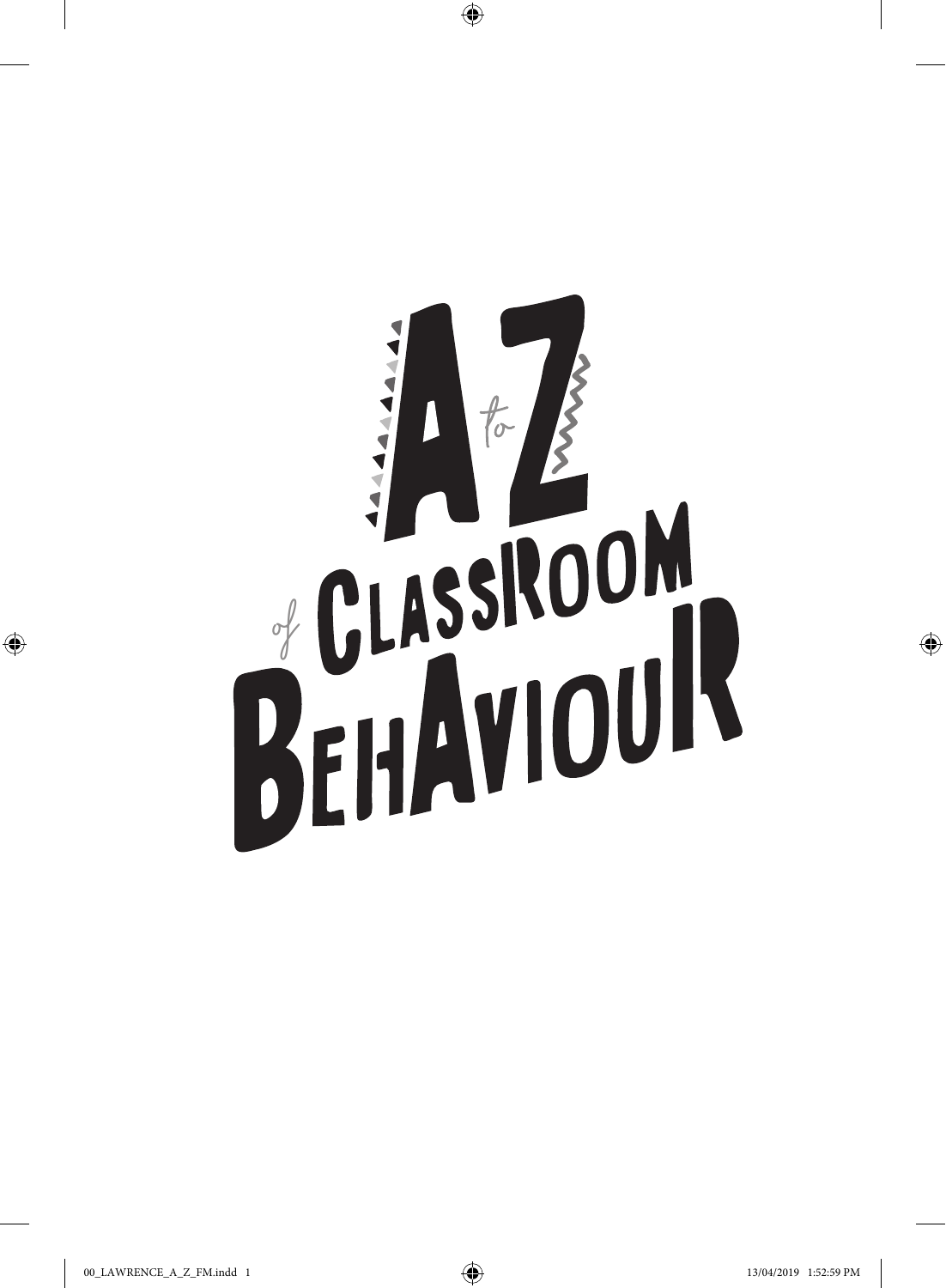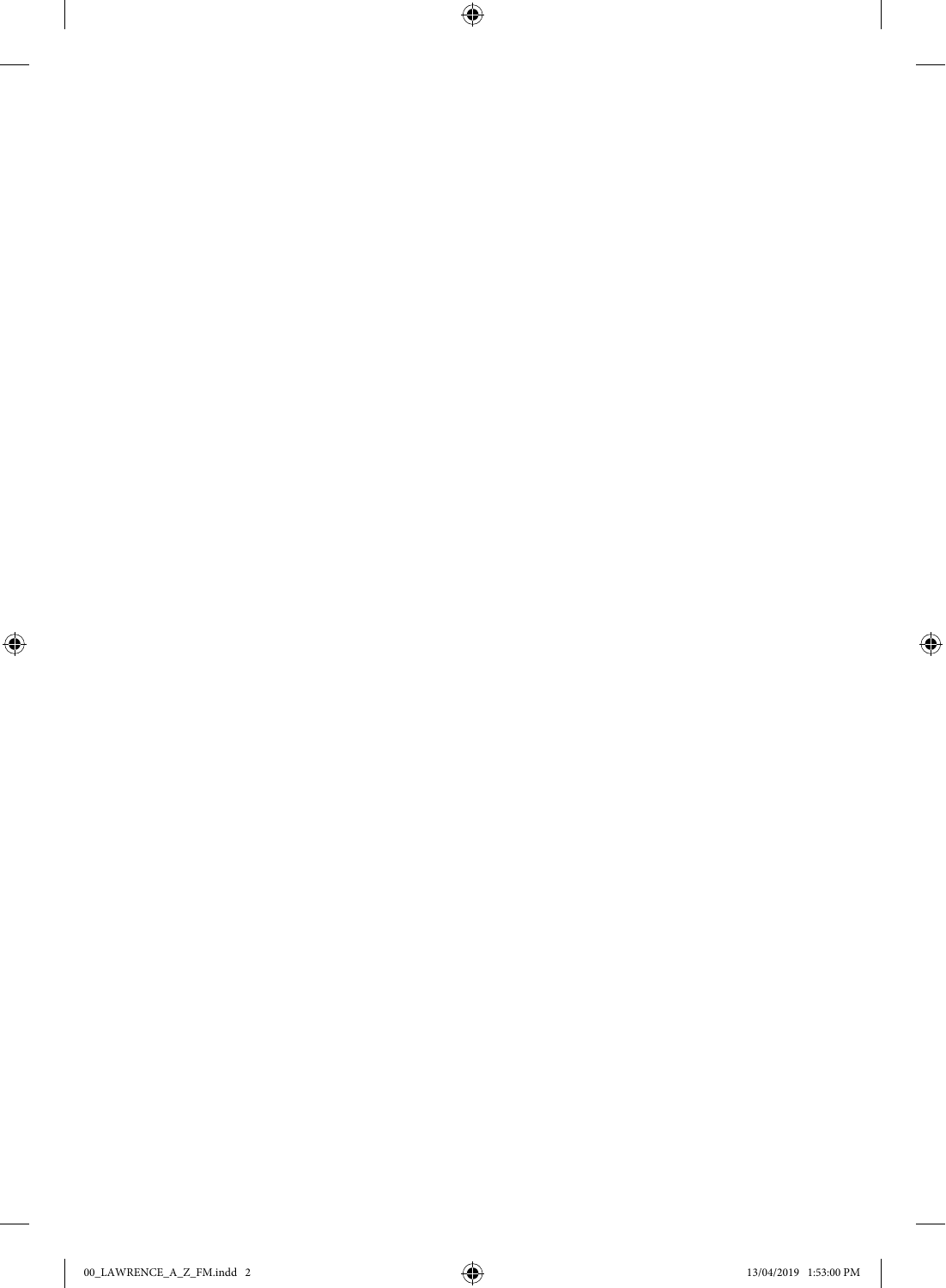

 $\bigodot$ 

# **CORWIN**

 $\bigoplus$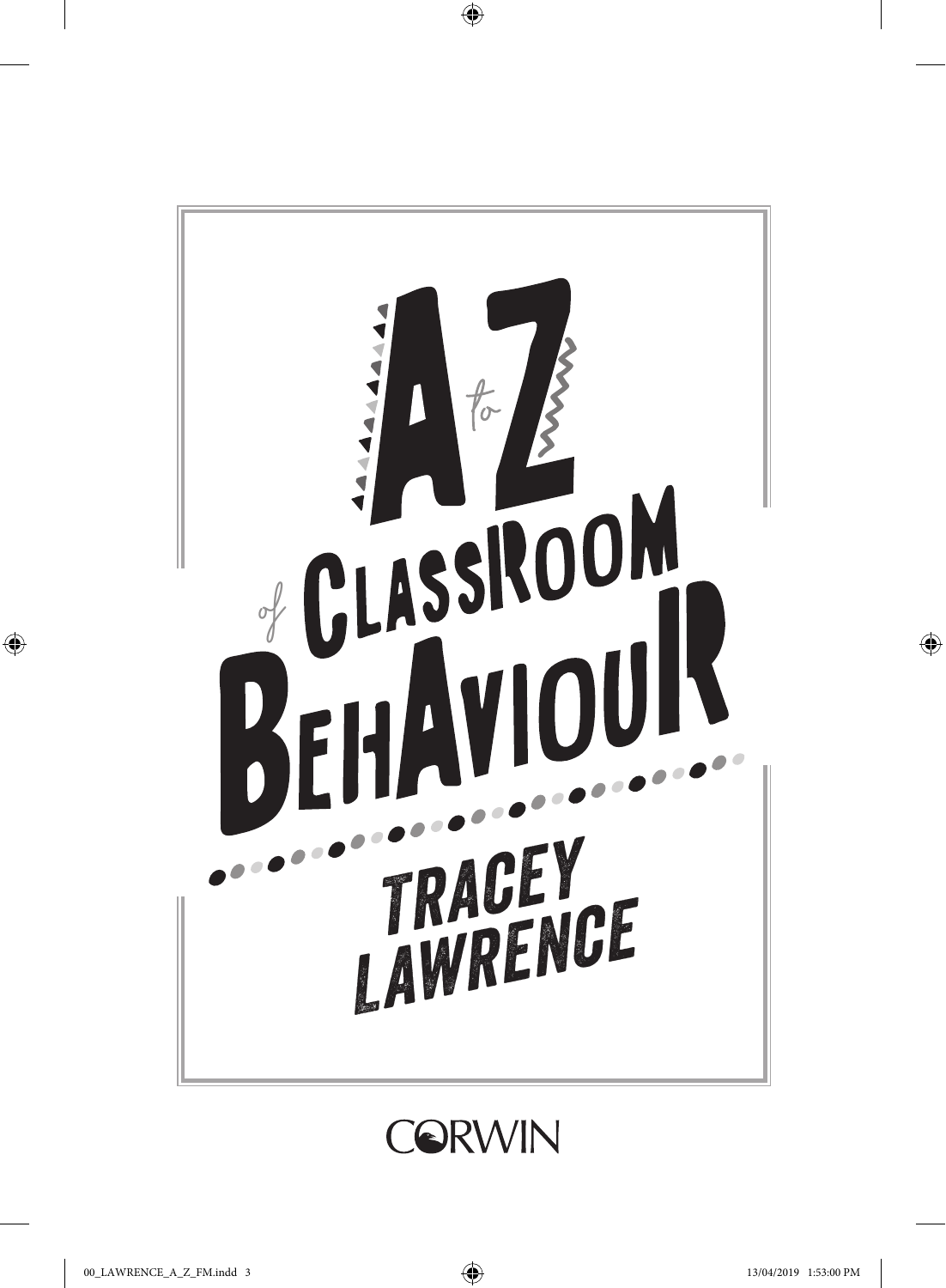

A SAGE company 2455 Teller Road Thousand Oaks, California 91320 (0800)233-9936 www.corwin.com

SAGE Publications Ltd 1 Oliver's Yard 55 City Road London EC1Y 1SP

⊕

SAGE Publications India Pvt Ltd B 1/I 1 Mohan Cooperative Industrial Area Mathura Road New Delhi 110 044

SAGE Publications Asia-Pacific Pte Ltd 3 Church Street #10-04 Samsung Hub Singapore 049483

© Tracey Lawrence, 2019

First published 2019

⊕

Apart from any fair dealing for the purposes of research or private study, or criticism or review, as permitted under the Copyright, Designs and Patents Act, 1988, this publication may be reproduced, stored or transmitted in any form, or by any means, only with the prior permission in writing of the publishers, or in the case of reprographic reproduction, in accordance with the terms of licences issued by the Copyright Licensing Agency. Enquiries concerning reproduction outside those terms should be sent to the publishers.

Editor: Jude Bowen Assistant editor: Catriona McMullen Production editor: Nicola Carrier Copyeditor: Diana Chambers Proofreader: Sharon Cawood Marketing manager: Dilhara Attygalle Cover design: Wendy Scott Typeset by: C&M Digitals (P) Ltd, Chennai, India Printed in the UK

**Library of Congress Control Number: 2018961569**

### **British Library Cataloguing in Publication data**

A catalogue record for this book is available from the British Library

ISBN 978-1-5264-6426-2 ISBN 978-1-5264-6427-9 (pbk)

At SAGE we take sustainability seriously. Most of our products are printed in the UK using responsibly sourced papers and boards. When we print overseas we ensure sustainable papers are used as measured by the PREPS grading system. We undertake an annual audit to monitor our sustainability.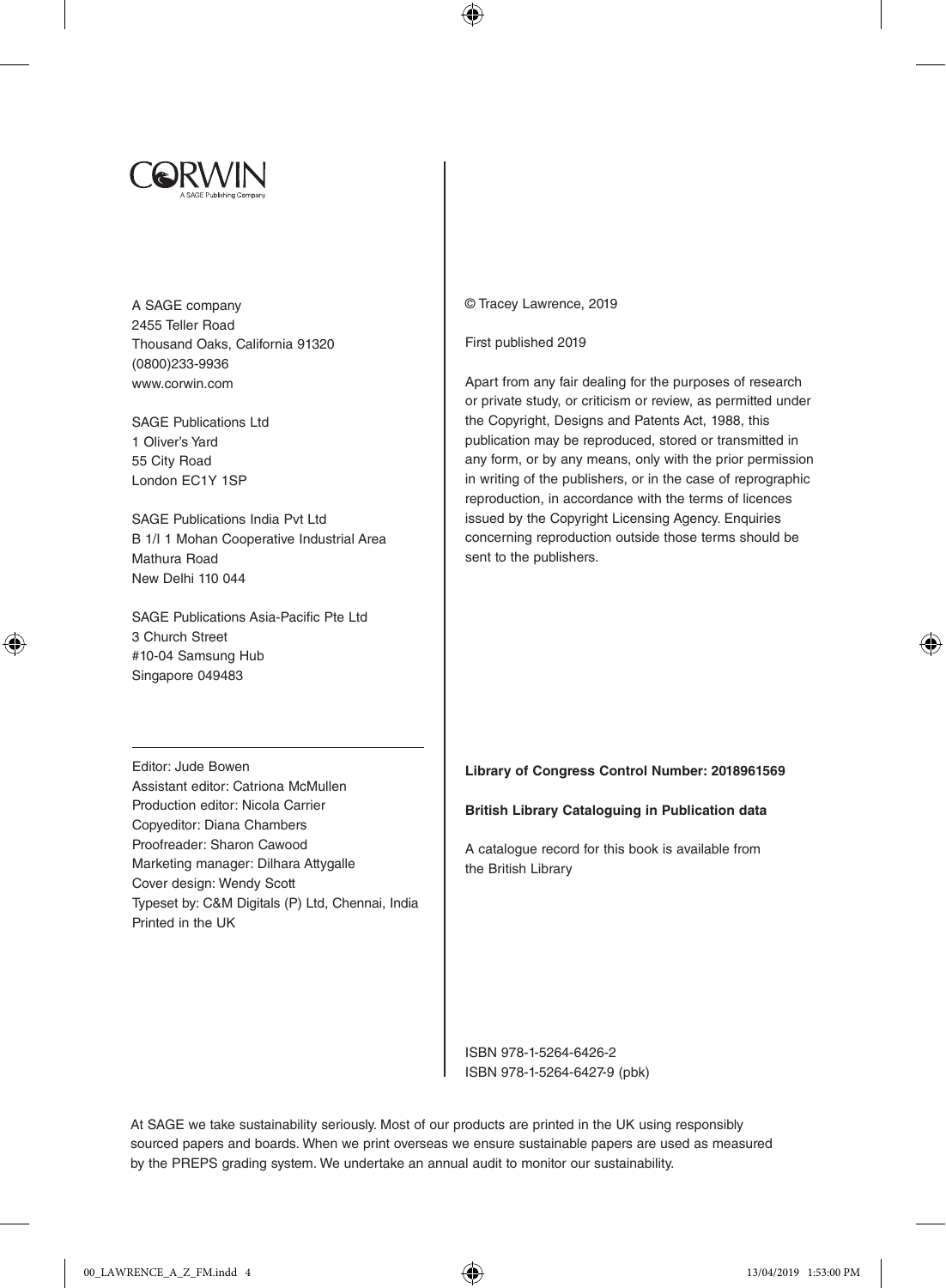# TABLE OF CONTENTS

 $\bigoplus$ 

| <b>About the Author</b>                       | vi  |
|-----------------------------------------------|-----|
| $A - ADHD$                                    | 1   |
| $B -$ <b>B</b> ehaviour                       | 9   |
| $C -$ <b>C</b> ommunication                   | 15  |
| D - Hierarchy of NeeDs                        | 21  |
| $E$ – ELSA                                    | 27  |
| $F -$ Friendship                              | 33  |
| G - Green (Rewards and Compensation)          | 39  |
| H-I Need Help!                                | 45  |
| $I - ITT$                                     | 51  |
| $J -$ <b>J</b> igsaw                          | 57  |
| $K -$ <b>K</b> nowledge                       | 63  |
| L - Low-level Disruption                      | 69  |
| M - Mood Hoovers                              | 75  |
| $N -$ ANimal Therapy                          | 81  |
| O - Outdoor Learning                          | 87  |
| $P -$ Parents                                 | 93  |
| Q - Quality First Teaching                    | 99  |
| $R -$ <b>Relationships</b>                    | 105 |
| S - Senior Leadership Team                    | 111 |
| $T - \mathsf{T}$ eaching Assistants           | 117 |
| $U$ – Unmet Needs                             | 123 |
| V - Verbal Language                           | 133 |
| $W -$ Well-being                              | 139 |
| $X$ – EXclusion                               | 145 |
| Y - Yellow (Mental Health)                    | 151 |
| Z - BuZz (Working in a Supportive Atmosphere) | 157 |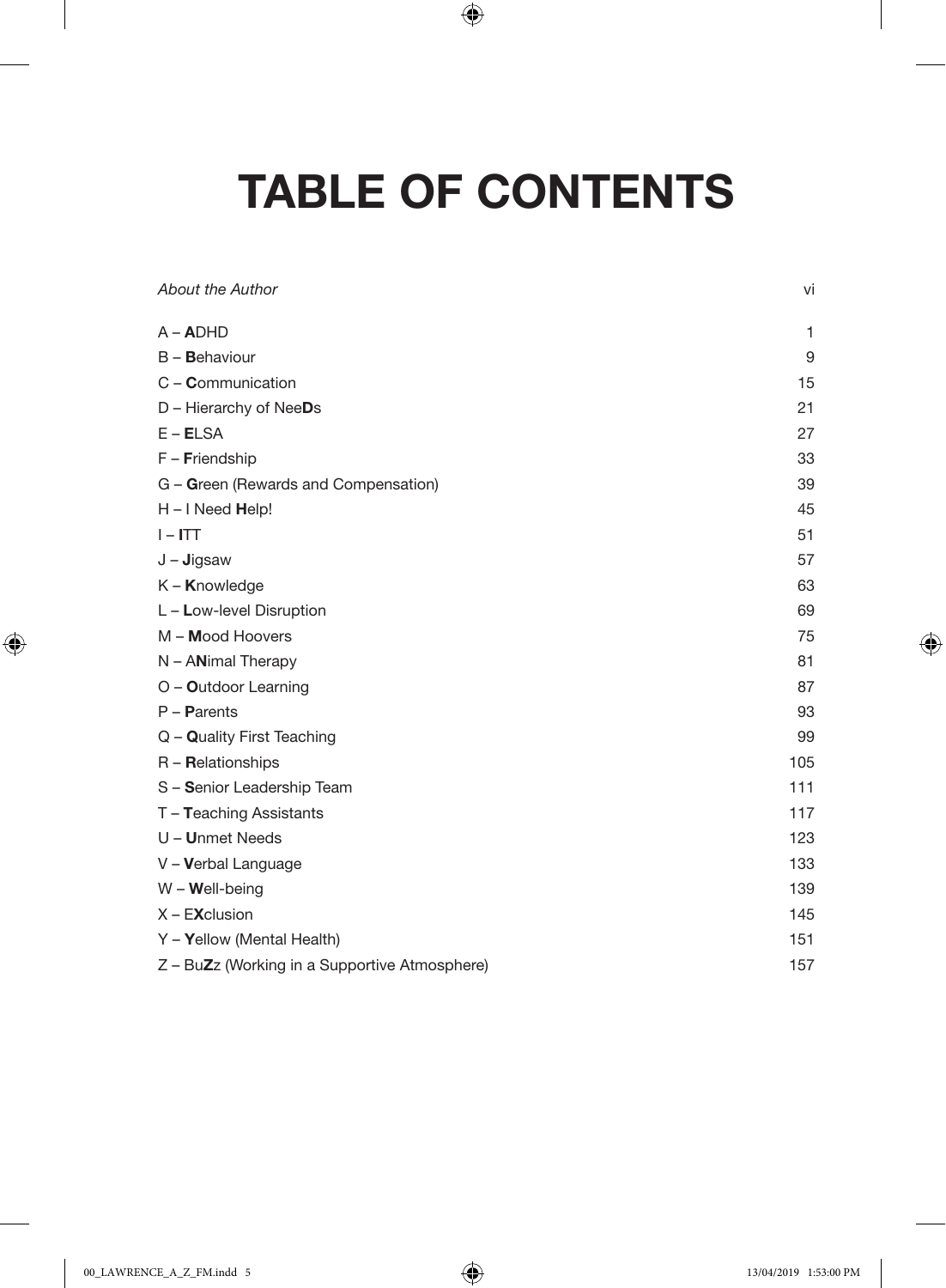# ABOUT THE AUTHOR

⊕



⊕

Tracey Lawrence is the Acting Head Teacher at Danemill Primary School where she has gained the reputation of being 'inspirational' from many of the parents. She is passionate about the children and families at the school, and she always puts the needs and happiness of the children at the heart of what she does.

Tracey leads the Behaviour module for the Inspiring Leaders SCITT programme, inspiring new teachers to put the sensitive and effective management of behaviour at the core of their teaching.

Out of school, she volunteers with a group for adults with special educational needs, providing opportunities for them to develop their organisational, social and creative skills, as well as fundraising to keep the group running.

Tracey's all-round skills show that she is a true advocate for the needs of young people, regardless of their background or needs.

*Kindly provided by Julie Hickinbottom, Deputy Head at Danemill Primary School*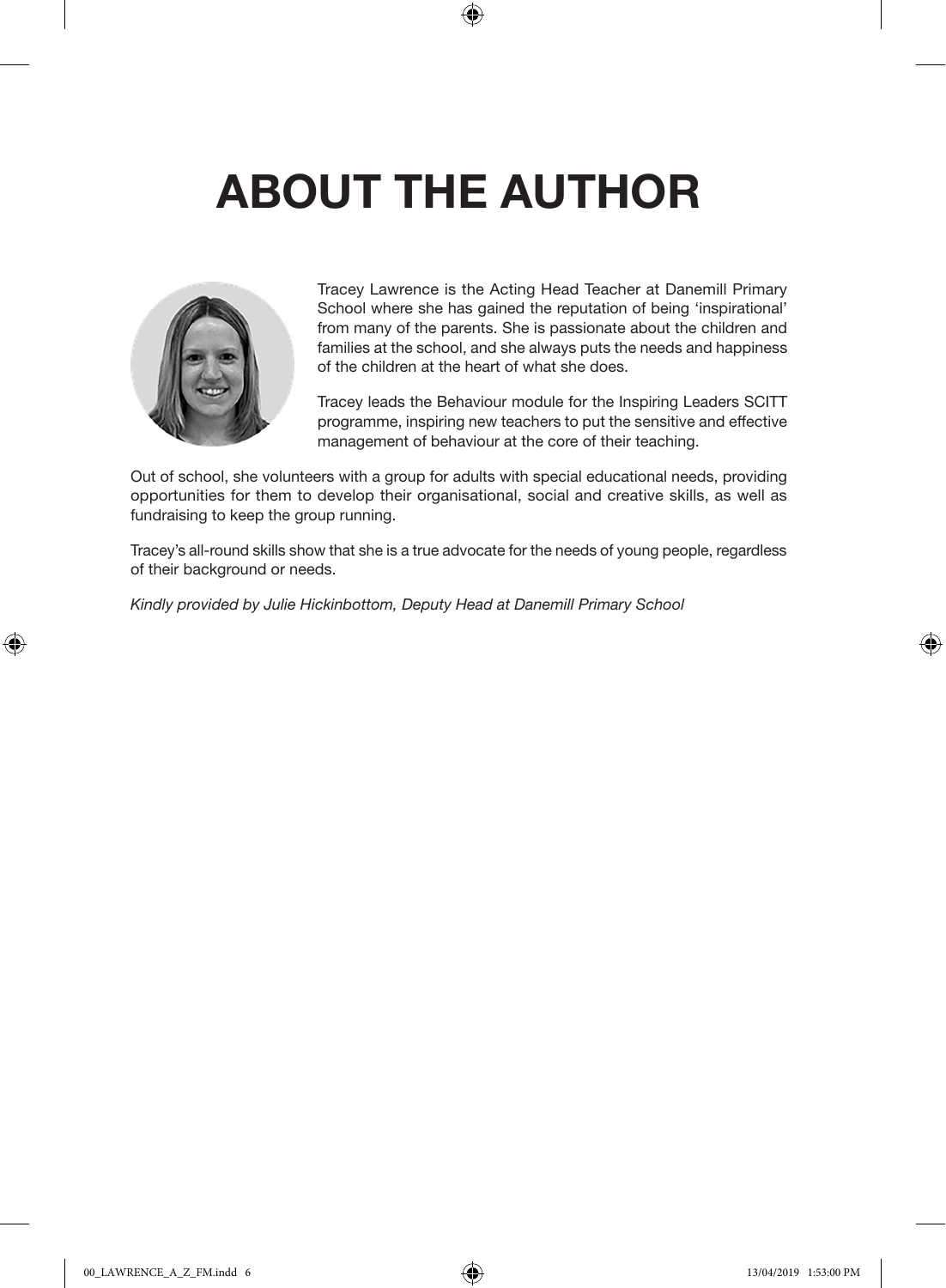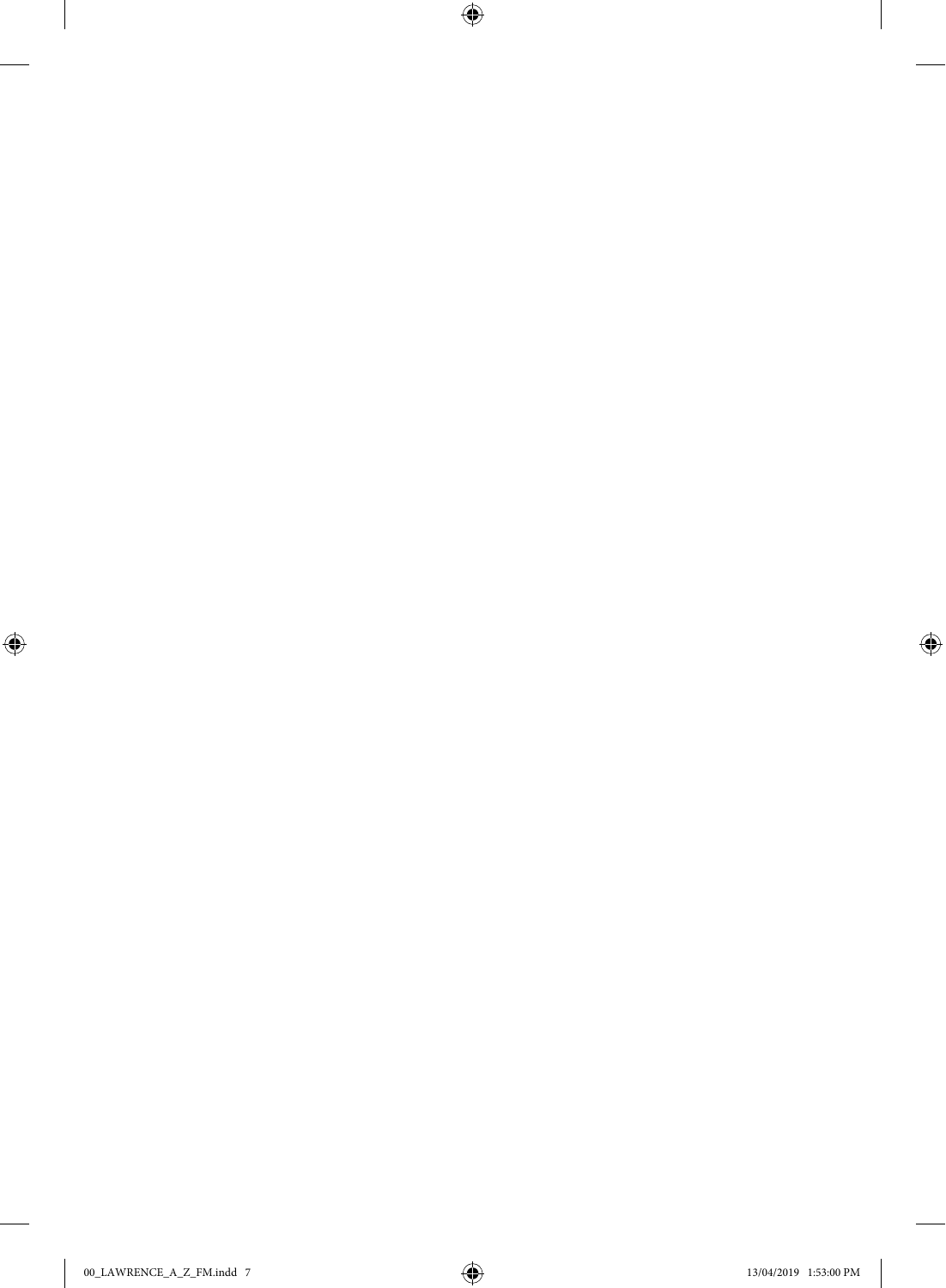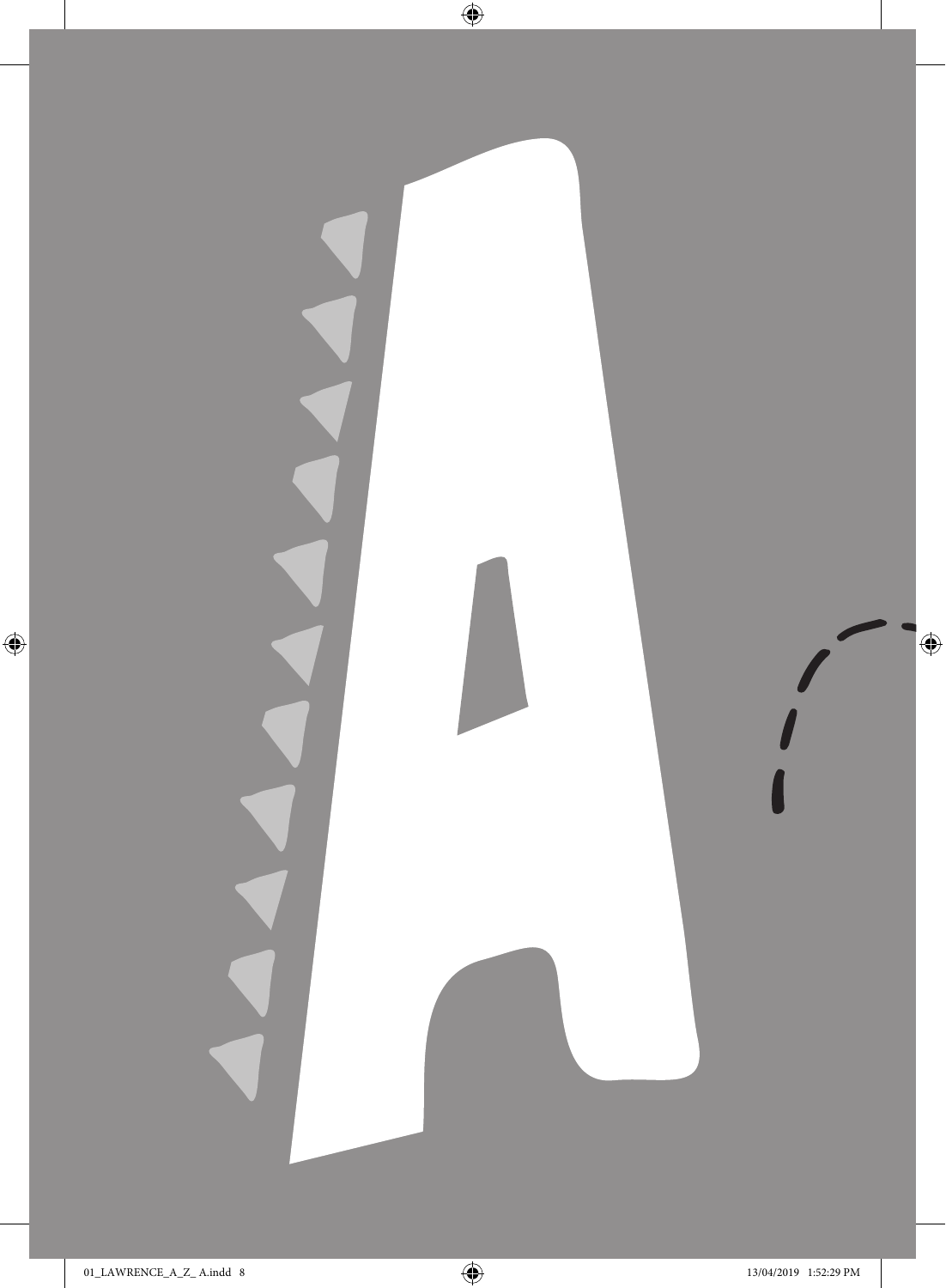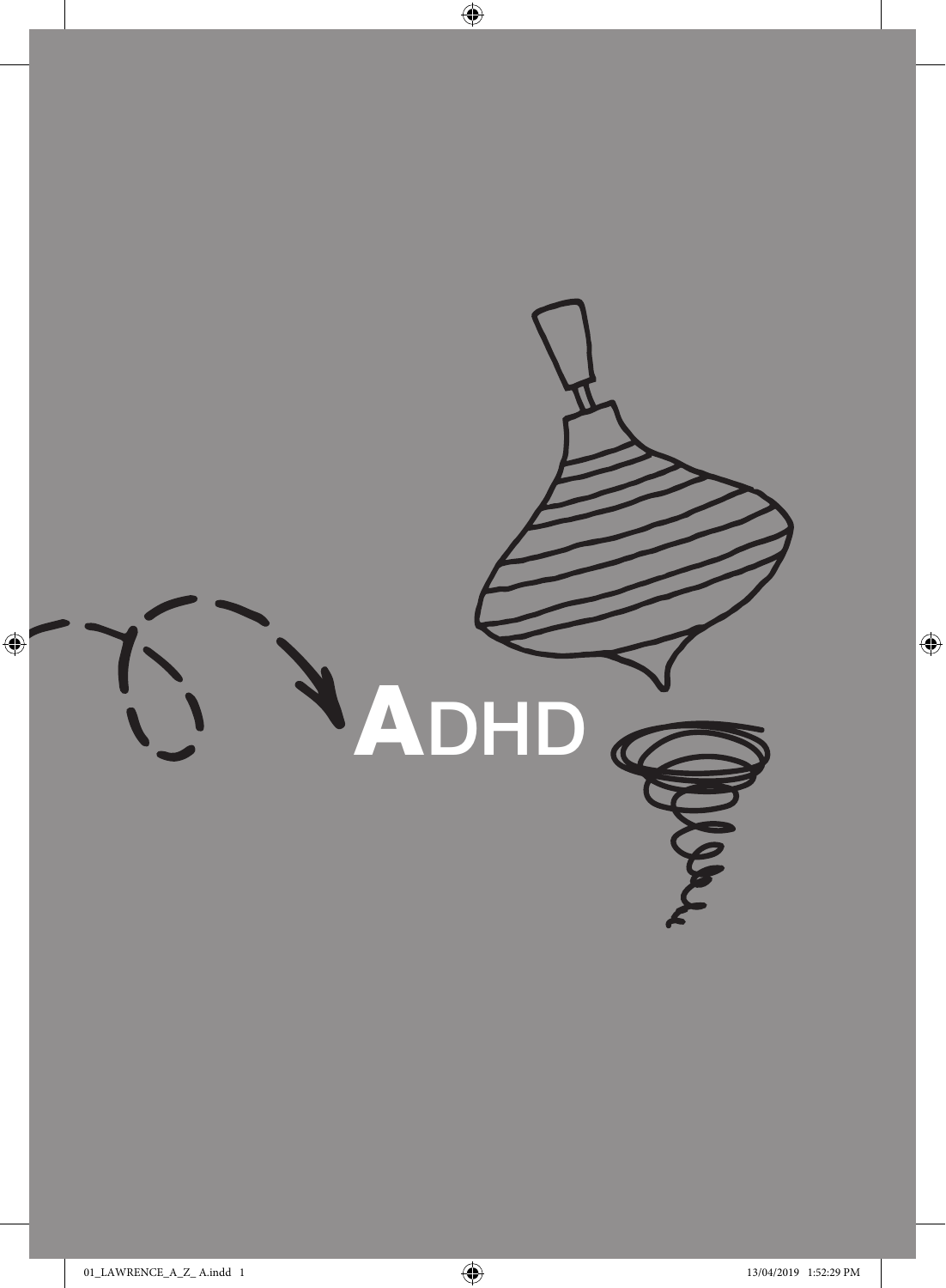When you talk to the majority of people, ADHD (Attention Deficit Hyperactivity Disorder) goes hand in hand with bad behaviour. It's the stereotype that many people spend lots of time trying to dispel. I can only assume that by buying this book, you have a mutual interest in finding out the reasons behind behaviour. By starting with exploring ADHD, I hope that it will enable you not only to feel empowered, but also to share these strengths with others.

The actual causes of ADHD are unknown, but current research suggests a complex interaction between environmental factors and genetic/risk predisposition. ADHD itself is a complex neurobiological condition that affects approximately 5 per cent of the population and significantly interferes with everyday life (Cooper, 2006). It is caused by an imbalance of some of the neurotransmitters in the brain. It is present from early on in childhood and is pervasive as it occurs in more than one setting – e.g., school and home. Diagnosis in childhood will usually be made after information from both settings and isn't usually made until after the age of 5. It often continues into adolescence and adulthood.

When ADHD comes up in discussion, it is often a controversial subject. Some even dismiss it as a condition that doesn't actually exist, but, regardless of people's thoughts and feelings, it is present in our schools, so we need to have practical ideas of supporting a child with ADHD as well as allowing them to reach their individual potential. The findings in research (Paloyelis et al., 2007) show that in people with ADHD there are differences within the development of the brain. The ability to control shifts from one activity to another, while the executive function and alertness differ from others. There is often a reduction in blood flow to the front of the brain. This area of the brain controls a variety of functions – e.g., emotions, memory, reactions to rewards and consequences, impulsivity and attention. Due to problems with neurotransmitters, messages are unable to complete their journey, causing children to present in a variety of ways – e.g., lacking in attention, argumentative, inappropriate behaviour, difficulty with schoolwork, difficulties with reading comprehension, poor memory, difficulties with retrieving information from memory, poor organisation. This list isn't definitive and research continues.

One of the most positive things you can do in your classroom is to be aware of the strengths that ADHD can exaggerate. In my experience, a child with ADHD can demonstrate the following positive strengths: charm, perseverance, resilience, tenacity, out-of-the box thinking, creativity, innovative thinking, a great sense of humour, musicality, being adventurous, intelligence, problem solving, risk taking, curiosity and a unique personality.

I would say that the most powerful strategy to implement in a classroom is to constantly support the difficulties a child with ADHD will face. This will be done by providing routines, repetition and boundaries. This will only be truly supportive of the child if all team members in your classroom are also consistent with this approach. Ideally, the whole school team will be able to provide this too.

To further support this, be explicit with the rules of the classroom and have them displayed in your classroom: words, pictures or both. Children with ADHD struggle to organise their time. You can support this depending on the setting. In primary, you can talk them through the structure of the day in the morning and reinforce this with a timetable. You can schedule points in the day for them to tidy up and organise themselves. At the end of the day, recap on the structure of the day so that they are clear. In secondary, you can buddy them up with somebody to talk through their timetable to ensure they are where they need to be during the school day. Check in with them in the morning to ensure that they have the right equipment. Deadlines will be a particular area of difficulty, so regular reminders and support in blocking out time will be vital.

2

⊕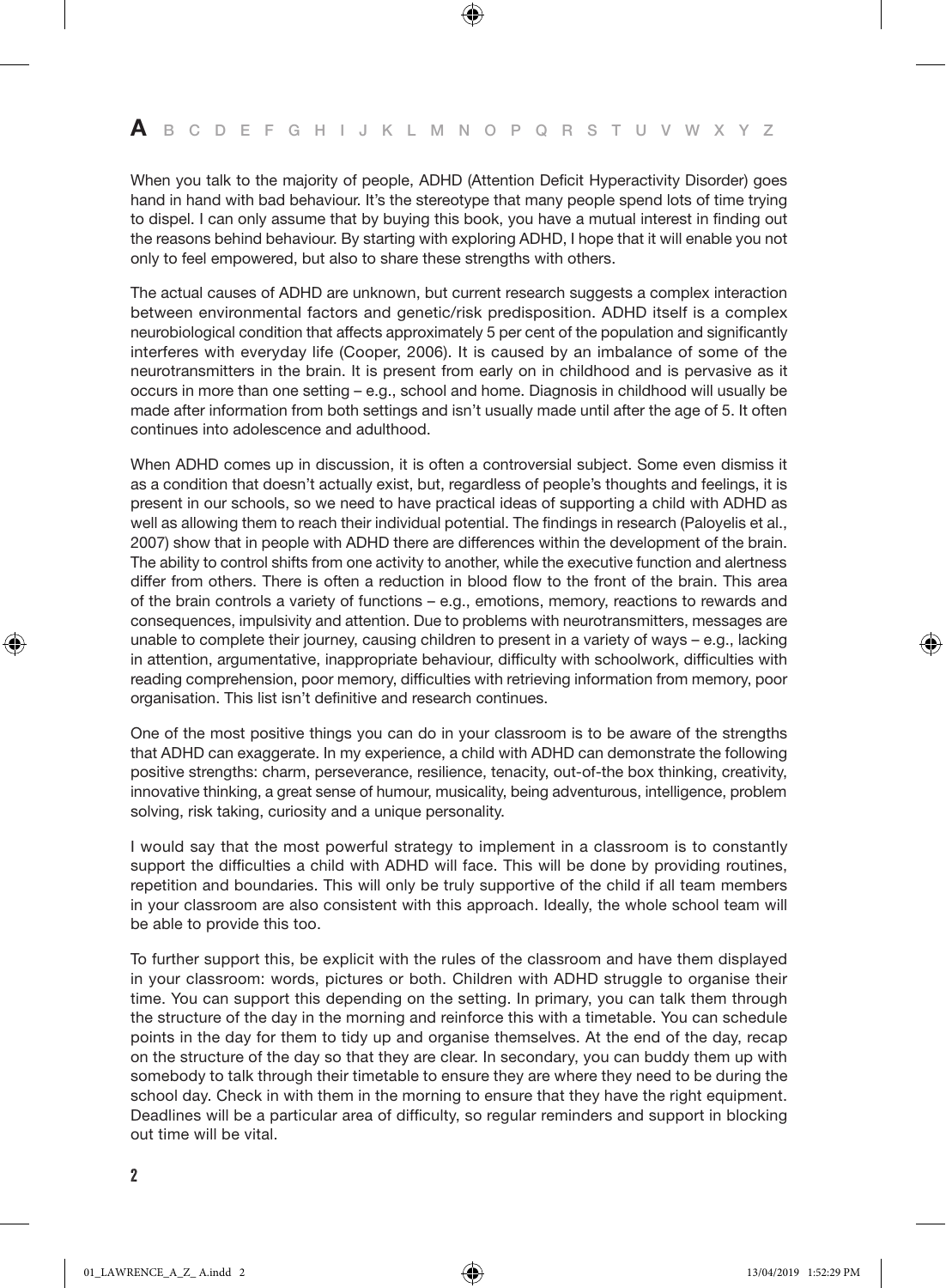⊕

The lack of structure that breaktimes and lunchtimes bring will be one of the main difficulties that you will face. Implementing routines, repetitions and boundaries will be the very basic support children will need. Some strategies that may provide support in a primary school include:

- having a key adult for children to speak to/to monitor their play;
- having a playtime diary to talk through their experiences;
- splitting lunchtimes by giving activities, such as attending computer club before free play;
- having a play buddy.

For the impulsivity, you need to be creative in providing opportunities for children throughout the school day to have a release. From my time in schools, physical exercise seems the most underused form of support and release. There are requirements in school such as sitting in our seats. We take for granted that children can do this, but for a child with ADHD, this can be harder than the learning. Allow children to have a break from the intensity of a long lesson by letting them give out resources, send a message to another teacher, run around the field – anything to satisfy that impulse and allow a child to remain calm for the remainder of the task. It can be the difference between a child struggling to even complete a task and creating a masterpiece.

**CASE SIUDY** - Gecondary - Jmran - Year 9

Imran arrived at the school following an exclusion from his previous school. During the exclusion he received a diagnosis for ADHD. He was reintegrated into mainstream secondary school. As a school, they implemented the following strategies straight away:

- a communication method to help link home and school:
- regularly identifying any problem behaviour and becoming solution-focused in pursuit of supporting it (see photocopiable resource). Use the resource to identify the problem behaviour and the steps to support it as well as looking at rewards and consequences for this;
- a mentor to support organisational skills:
- responsibilities.

♠

Imran was able, with these added supports, to thrive successfully in his secondary school.

In my experience, it can be common for children with ADHD to have a parent who has ADHD, so you may need to bear that in mind and think about ways in which you can help the family find wider support. It is important to note that there may be family members or siblings in the household without ADHD who would benefit from some work around emotions, but your individual school and situation will dictate how far you can help.

## ATTACHMENT

Dr Maggie Atkinson, who was the previous children's commissioner (@matkinson956), believes that 'every teacher in every school' should be aware of attachment theory and tailor their practice accordingly.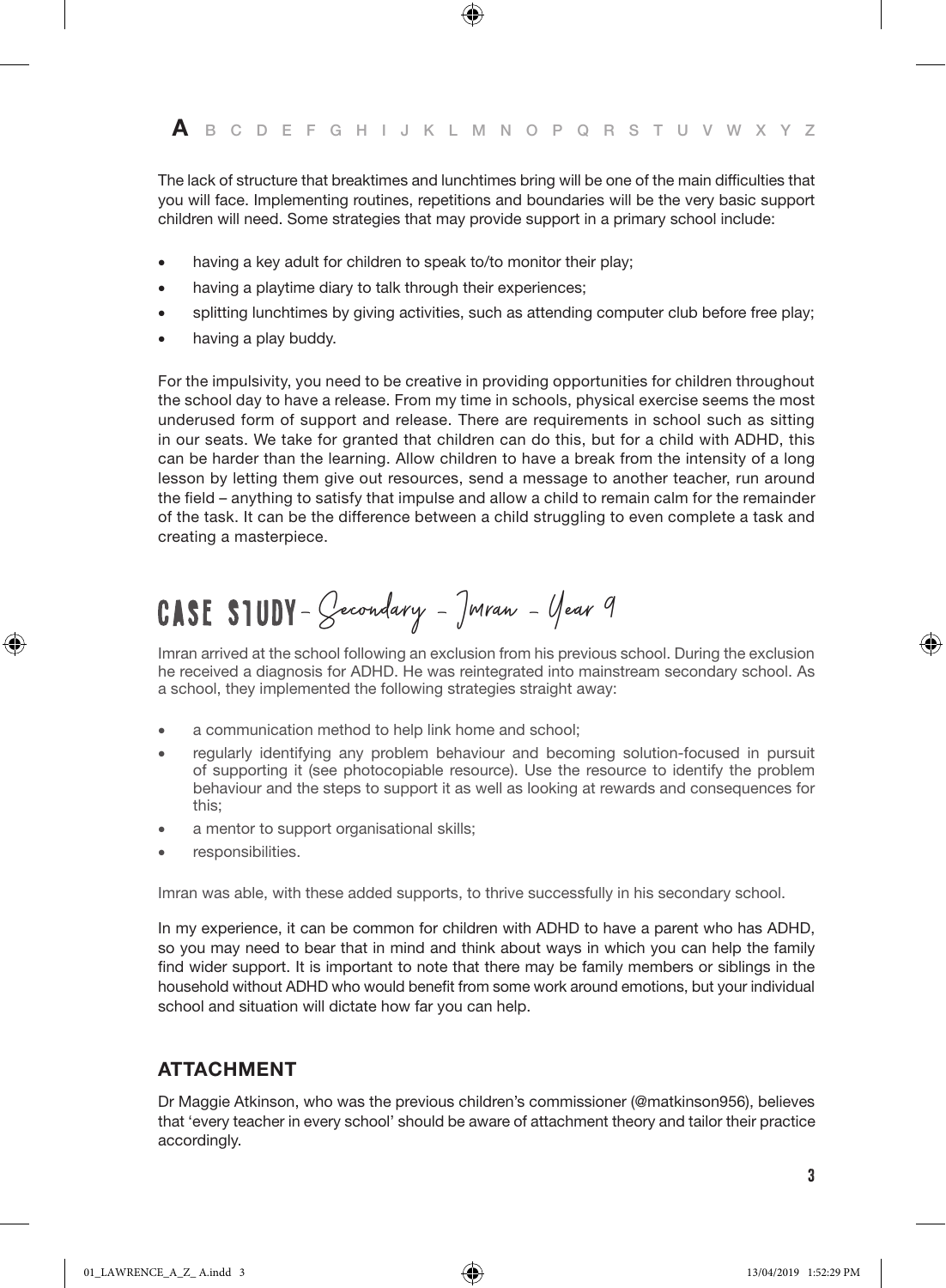It is important to make your classroom 'attachment-friendly' to ensure that you provide a safe and secure environment for all children to thrive. When you think of attachment, you think of John Bowlby, who conducted research into infant attachments in the 1940s (see www. simplypsychology.org/bowlby.html). Integrally, he found that although infants would go to anybody for food, they would only go to their mother when they were upset or frightened. If they could not get this, then it would create a trauma as they attempted to develop a range of strategies for survival. He found that the way the children view the world is based on the care they receive and this influences their later interactions. He termed this as the 'internal working model'. With a child who had an insecure attachment, they might feel bad, worthless, unwanted, incapable of being loved. They are more likely to feel that any caregivers are hurtful and untrustworthy, and that the world is dangerous. If a child has experienced insecure attachments in their life, where they have not been able to rely on an adult to respond to their needs, they may not have been able to learn how to manage their emotions, develop confidence and engage in positive relationships. This may present itself in challenging behaviours in the classroom.

In order to have an 'attachment-friendly' classroom, there are some strategies that can be implemented in both a primary and secondary setting:

- Positive language a similar technique that you can use with a child displaying challenging behaviour. Ensure that all staff use positive language in your school – e.g., 'I can see that you are upset, Maria. Put down the chair so that we can talk about it.'
- Key adult/mentor this is particularly appropriate at unstructured times to provide support for children during times that they may not feel emotionally ready for  $-$  e.g., friendship issues at lunchtimes. This provides options of support and advice for challenging situations.
- A familiarity around Theraplay principles a small group intervention conducted by specialists. It can be perceived as controversial, as it involves putting children into situations that they may have missed in early life.
- Safe space have a safe space in your primary classroom or a safe space in your secondary school for a child to go to where he or she can debrief after an unsettled period. Have the option for something to eat/drink. When a child is struggling and self-regulates, it often leaves them dehydrated.
- Constantly revisit with your members of staff to have an unconditional positive regard for children. It is imperative that children have a sense that they are liked and will be liked.
- Must follow on Twitter:

@AUK\_Schools – Attachment and Schools – UK

Primary \_ Case Study \_ Fred \_ Year 1 (aged 5)

Fred is a boy in Year 1 who was adopted at the age of 3. The reason for the adoption was due to neglect within his birth family. This had a variety of effects on Fred, some of which were unseen. His adoptive parents were seeing difficult behaviours displayed at home, with issues around control, and were seeking support from the school as well as the virtual head team.

Theraplay was introduced as an intervention for Fred in school, to try to provide those building blocks that may have been missed in early childhood. Theraplay was developed in the 1960s in America and is a form of focused therapy designed to enhance attachments between parents

4

⊕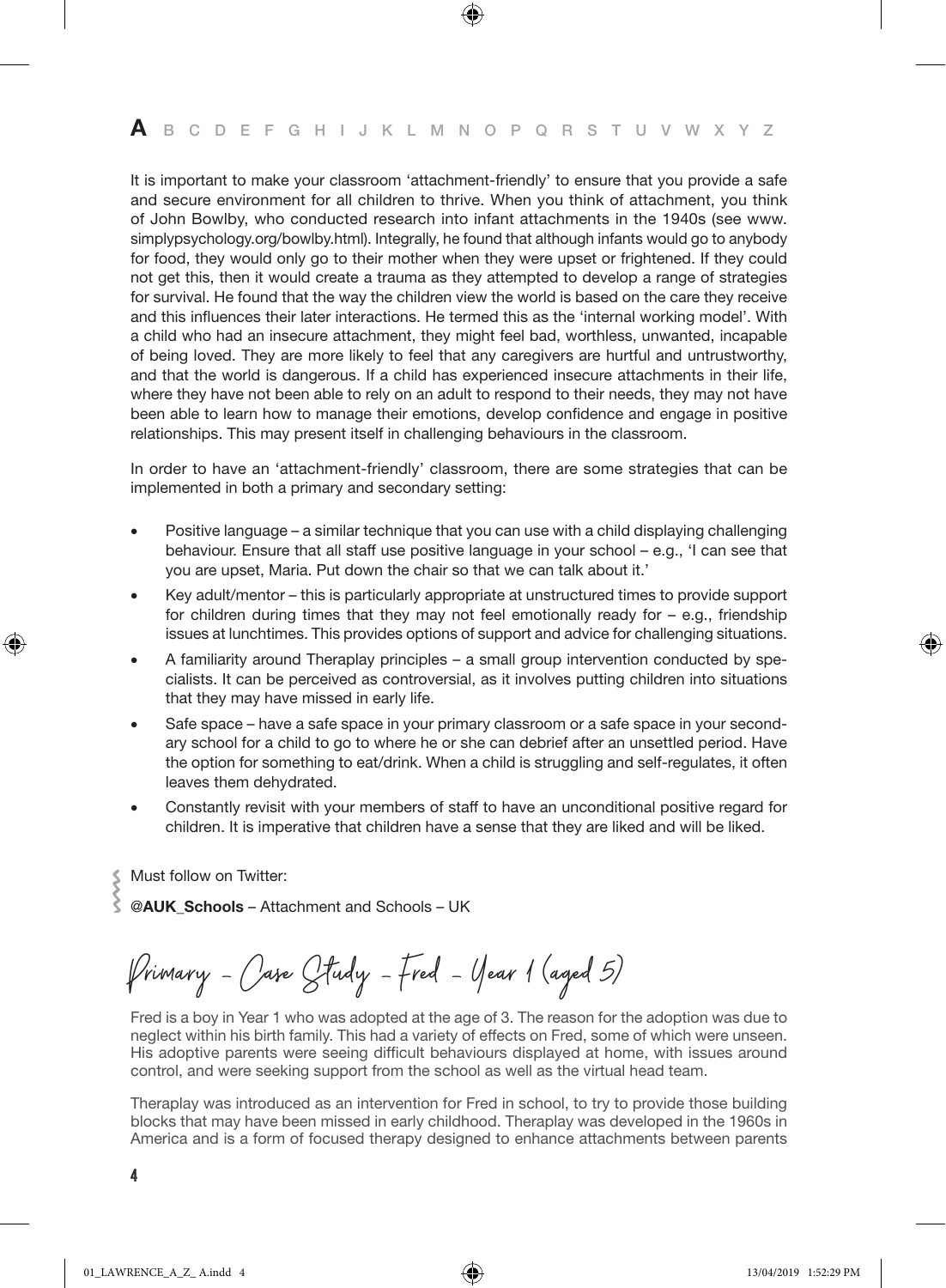⊕

and children; activities are playful, fun and developmentally enhancing and are designed to be practised with a therapist as well as at home. They include:

- lullabies;
- patty-cake (also known as pat-a-cake).

Must follow on Twitter:

@ADHDSolutionsUK – keep reading current research around ADHD and working with agencies **@ADHDSolutionsUK** – keep reading current research around on a case-by-case basis.<br>Kike @ADHDSolutionsUK who will be able to support you on a case-by-case basis.

# **REFERENCES**

⊕

- Cooper, P. (2006) 'Assessing the social and educational value of AD/HD', in M. Hunter-Carsh, Y. Tiknaz, P. Coooper and R. Sage (eds) *The Handbook of Social, Emotional and Behavioural Difficulties*. London: Continuum, pp. 248–63.
- Paloyelis, Y., Mehta, M., Kuntsi, J. and Asherson, P. (2007) Functional magnetic deficit hyperactivity disorder (ADHD): a systematic literature review. Available online at: www.ncbi.nlm.nih. gov/pmc/articles/PMC3763932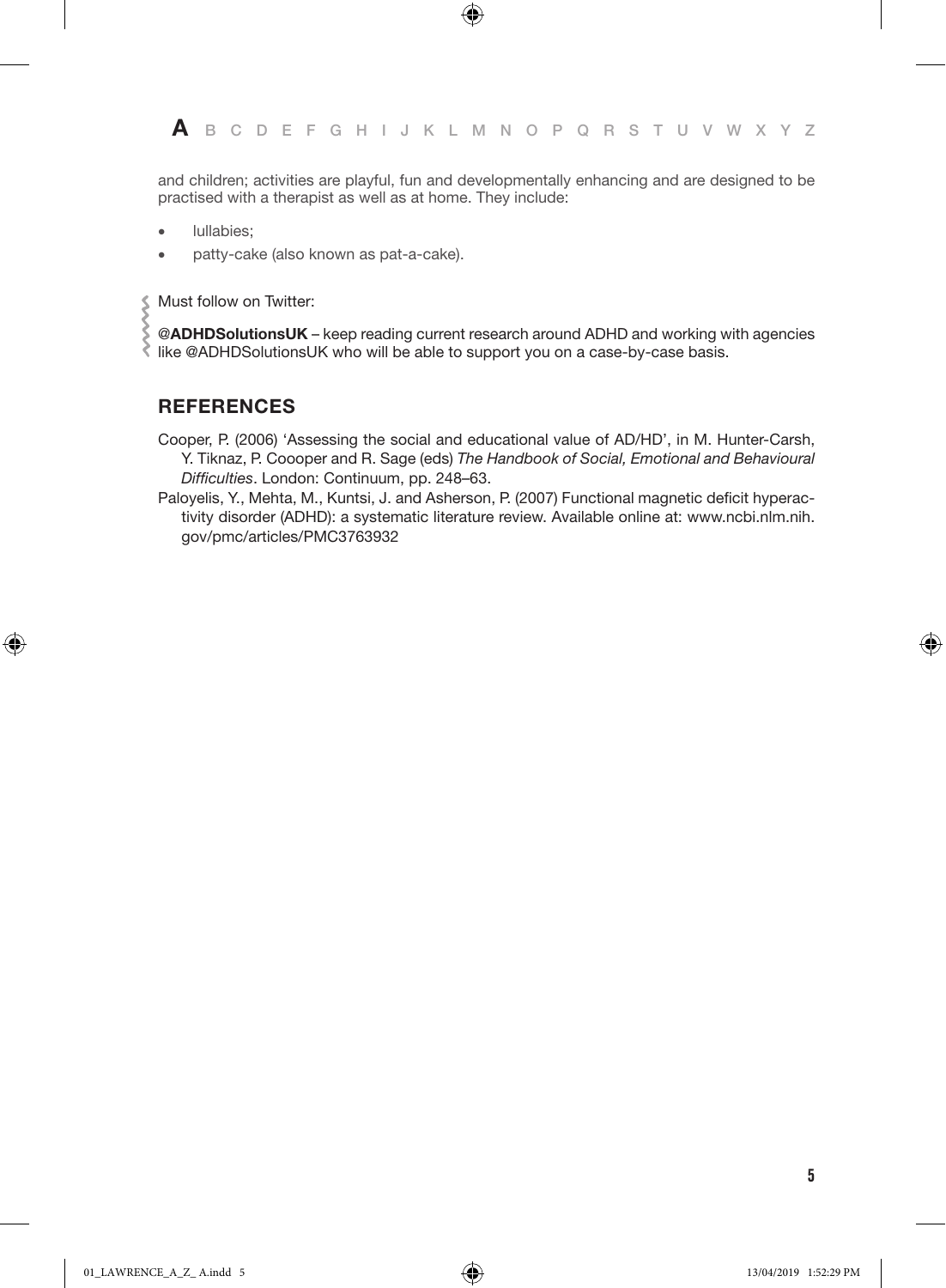

 $\bigoplus$ 



Photocopiable: *A to Z of Classroom Behaviour* © 2019 Tracey Lawrence (London: CORWIN Ltd)

6

 $\bigoplus$